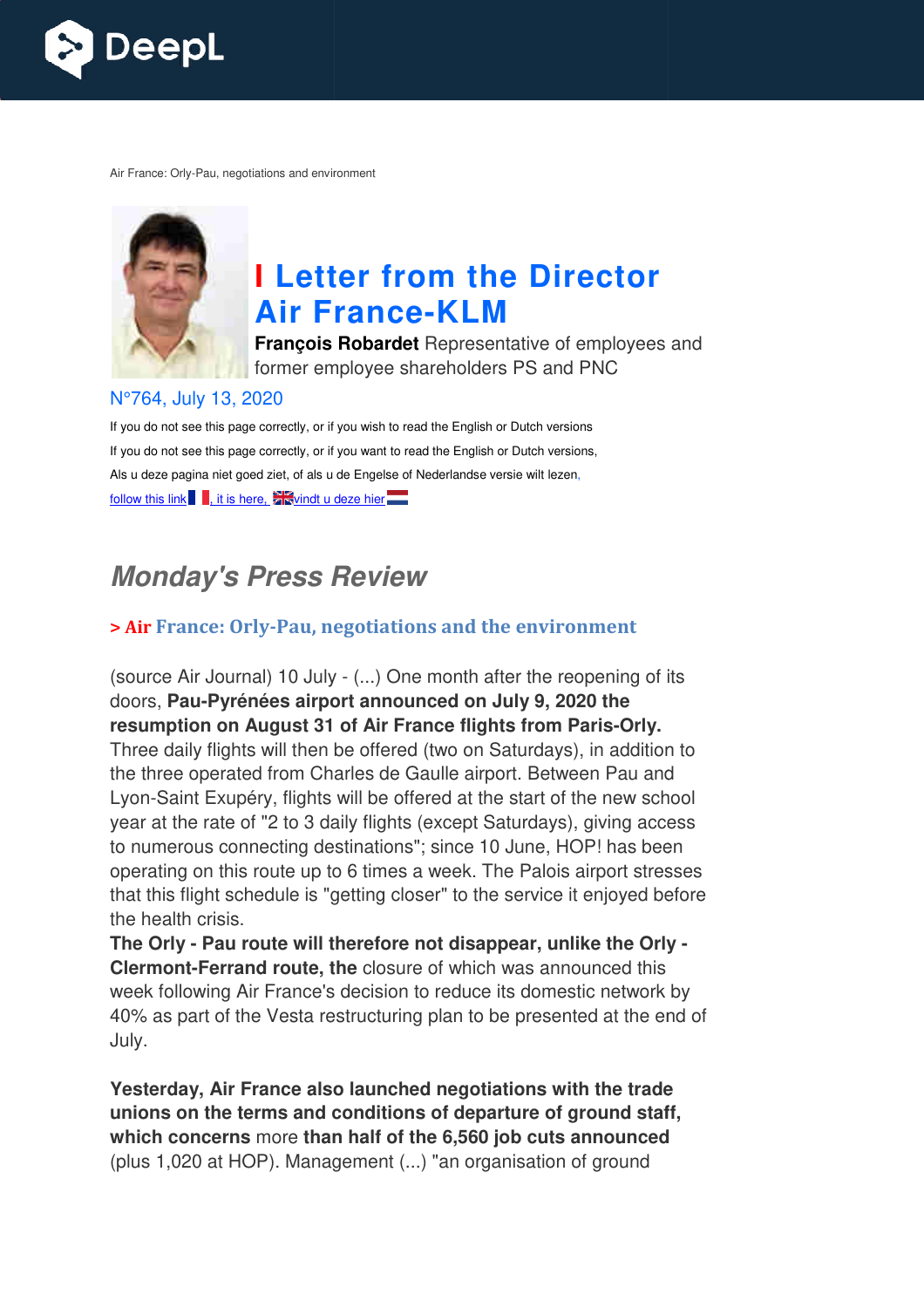professions with 20,250 permanent contracts (in full-time equivalent) by the end of 2022": the trade union refers to a number of departures required "of 705 at the Hub, 220 at Global Cargo and 129 at the DGSI (Directorate General of Information Systems). Short-haul is very impacted, with a total of 835 departures scheduled. At Orly, staff numbers are expected to fall from 893 to 644 (-28%)". The closure of the physical agencies concerns 150 jobs, not forgetting the impact of the plan on provincial stopovers (...).

**On the ecological side,** one of the conditions set by the government for the 7 billion euro state aid, **the SkyTeam alliance company announced yesterday that it has joined forces with OpenAirlines, the world's leading provider of eco-piloting solutions for aircraft**. As part of this agreement, OpenAirlines will "analyse data from thousands of flights operated by the airline every day. **Its** SkyBreathe® **solution**, **developed in partnership with Transavia France, a** member of the Air France Group, will assess in detail the potential fuel savings and **propose recommendations to maximize Air France's operational efficiency and reduce its CO2 emissions**" (...). "We congratulate all airlines that go beyond the industry's collective

targets and this new agreement shows Air France's leadership in the commitment to climate change," said Alexandre Feray, CEO and founder of OpenAirlines,

 in a statement. "Already number 1 in the Dow Jones Sustainability Index (DJSI), the Air France-KLM group is recognized as a leader in environmental performance. We are honored that Air France has chosen us to contribute to its green recovery and further reduce its CO2 emissions. As we all work to rebuild our industry, which has been heavily impacted by the Coronavirus crisis, we will continue our unwavering commitment to help airlines reduce their costs and carbon footprint".

Air France (...) joins the large community of airlines that have already adopted SkyBreathe to improve their energy efficiency, including Norwegian Air Shuttle, Malaysia Airlines, Cebu Pacific, GoAir, Atlas Air "and other major airlines".

**My comment:** *When Air France relaunched the Province - Paris routes in June, only Roissy-CDG was concerned. This made it possible to offer some international connections to passengers. In the middle of the municipal election campaign, a number of elected representatives were offended by the fact that they could not travel to Paris via Orly.* 

*Air France had indicated at the time that not serving Orly was temporary; passenger flows were insufficient to serve the two Paris airports.*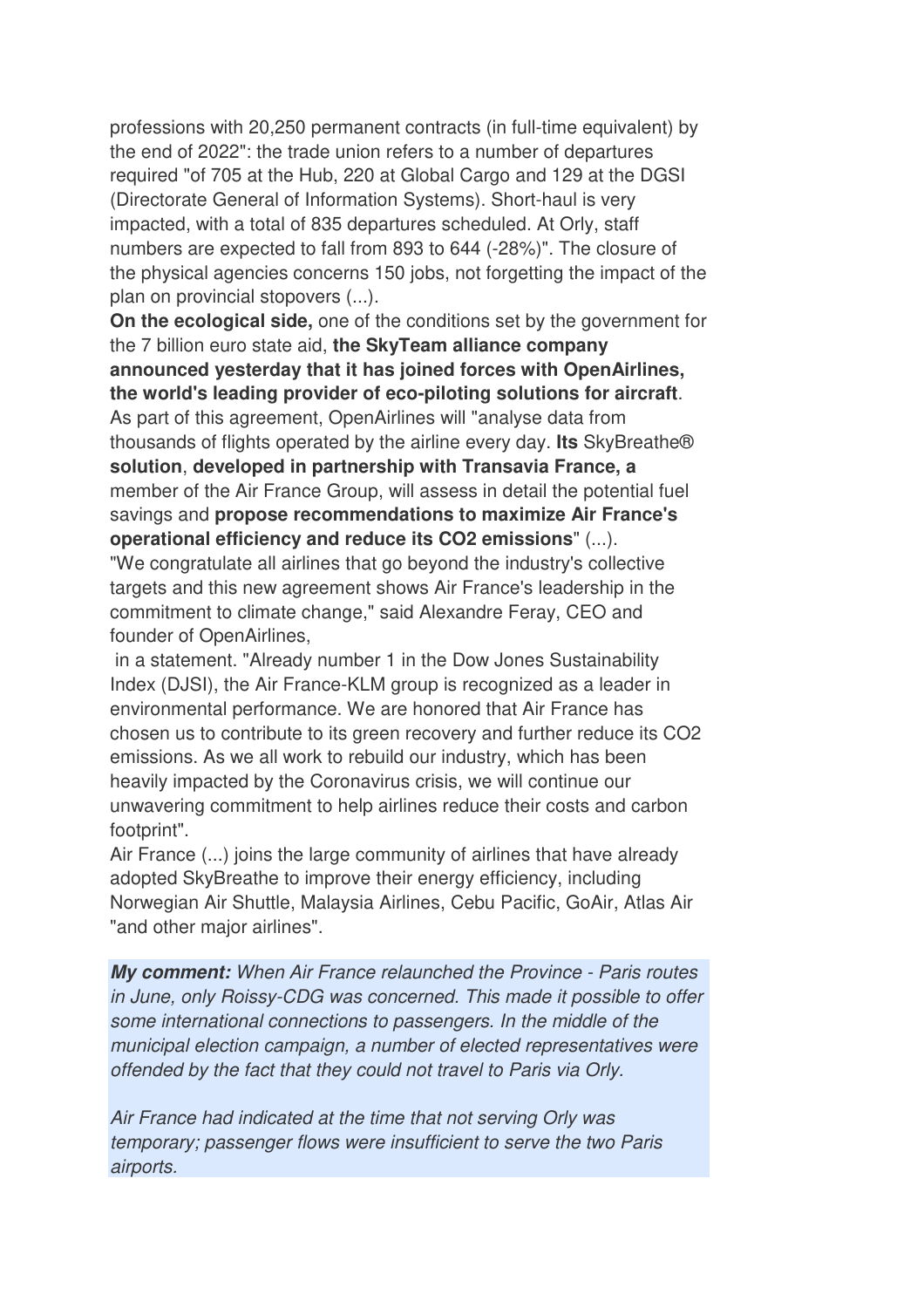*The article also mentions the use by Air France of Open Airlines software. It will enable Air France pilots to further reduce fuel consumption and consequently CO2 emissions.*

#### **> Unions Object to KLM State Aid Conditions**

(source Airwaysmag) 9 July - In a joint letter to the European Commission, **KLM trade unions object to the conditions which the Dutch State sets for the aid to KLM**. (...)

 According to the trade unions, the **restrictions on employment and wages are particularly contradictory to treaties such** as those of the International Labour Organisation (ILO). These treaties stipulate, among other things, that the **social partners must be able to negotiate collective labour agreements freely, without any government interference**. (...)

Although the letter opposes the conditions imposed by the Dutch State, it also stresses that the trade unions are aware of the particularly difficult situation in which KLM finds itself and of the staff's desire to contribute to the company's recovery.

So far, this has always been done in close cooperation with the trade unions and they therefore call for joint efforts to find appropriate solutions.

**My comment:** *The letter from the Dutch trade unions refers to the Dutch state's demand to reduce KLM's top salaries by 20%.* 

*Since February 2019, when the Dutch government acquired 14% of the capital of Air France-KLM, this is not the first government interference in the internal affairs of KLM.*

#### **> Air France recapitalizes HOP to the tune of 230 million euros**

(source La Tribune) July 6 - According to our information (...), **Air France's board of directors validated last week a recapitalization of HOP to the** tune **of 230 million euros.** Air France will convert into capital a current account debt owed to it by its subsidiary. With **no cash outflow for Air France**, **this operation removes any risk of HOP being liquidated in 2021.** Indeed, it enables the latter to raise its equity to a level of more than half of the share capital, in compliance with the requirements of the French Commercial Code. This is something the company has not complied with for several years. **Since 2017, its shareholders' equity was less than half of the share capital** and this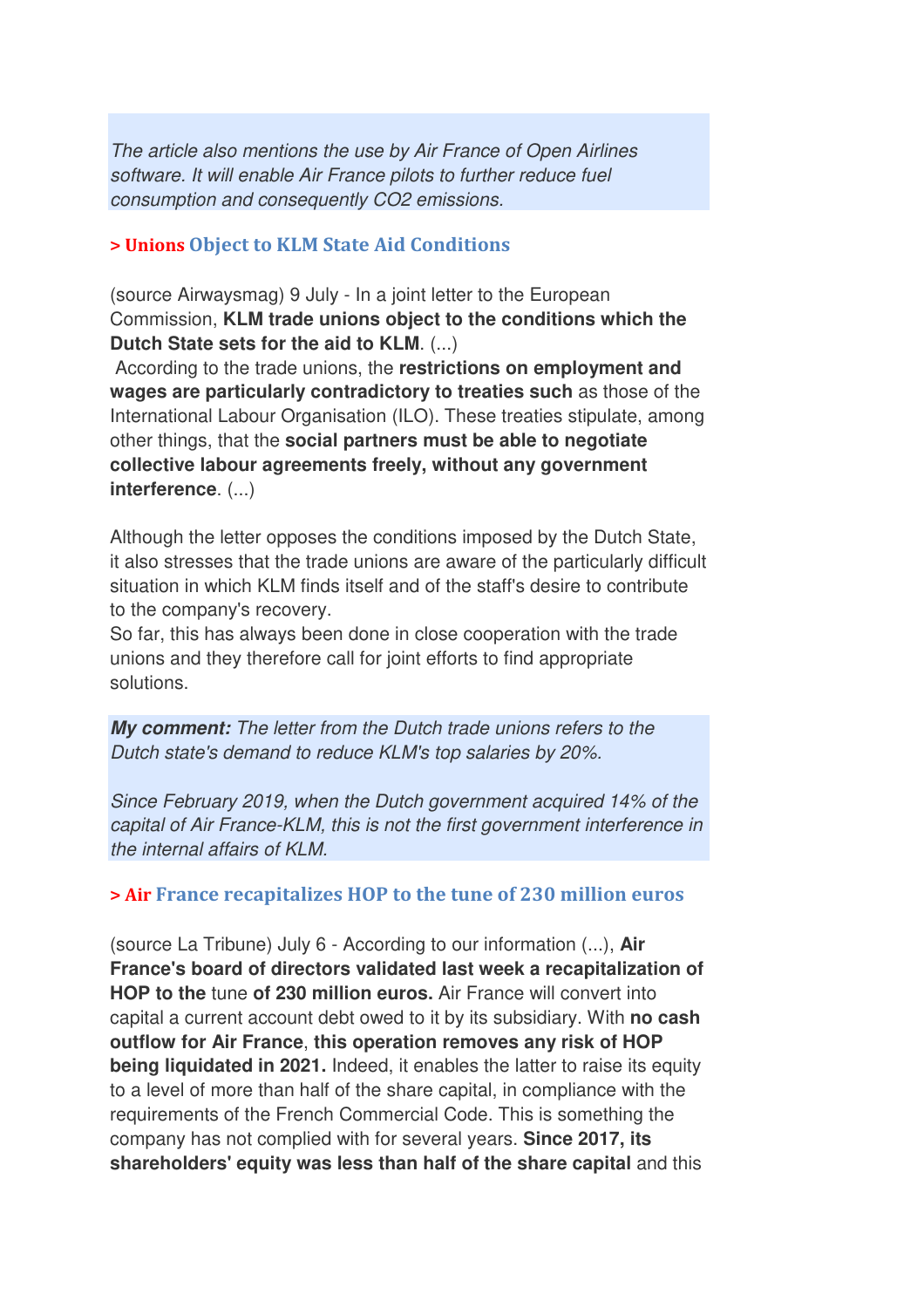situation could not continue beyond the 2020 fiscal year, otherwise the company could potentially be dissolved.

Although HOP is not going to die, it will nevertheless undergo extremely severe restructuring, since its size will almost halve by the summer of 2023. While the workforce will be reduced by 42%, the fleet will be reduced by 47%, from 55 to 29 aircraft, all Embraers, as the Bombardier CRJs, which are more economical according to management, will leave the fleet. In terms of available seat kilometres, the reduction will be only one-third (...)

On the maintenance side, the Lille and Morlaix sites will close and only the Clermont-Ferrand site will remain, with an "adaptation" to reduce costs that are considered too high.(...)

#### **My comment:** *How does a company get into HOP's situation?*

*To make it (very!) simple, the share capital of a company represents the funds contributed at the time of its creation. The equity (also called shareholders' equity) is initially equal to the share capital. Then, year after year, profits and losses (among other things) are added to it.* 

*As a company moves from one loss year to the next, its equity decreases. This is what happened to HOP. Its equity had become less than half of its share capital, which is prohibited by the Commercial Code.* 

*To get out of this situation, several solutions exist, which can go as far as the dissolution of the company.* 

*In the case of HOP, the regional airline had a debt of 230 million euros towards Air France. The waiver of this debt by Air France will make it possible to increase HOP's shareholders' equity by the same amount.*

#### **> Coronavirus: new tools for the MRO sector**

(source Air & Cosmos) July 6 - Barfield **Inc**, the **US subsidiary of Air France Industries KLM Engineering & Maintenance (AFI KLM** E&M), will **now distribute On Target Spray Systems' electrostatic trolley to help** prevent the spread of Covid-19. **The 3D electrostatic trolley's spray technology is three times faster than fogging and provides uniform protective coverage on all surfaces.** Disinfection has become the norm and health constraints are forcing companies to compete imaginatively to protect everyone's health. This includes the MRO industry.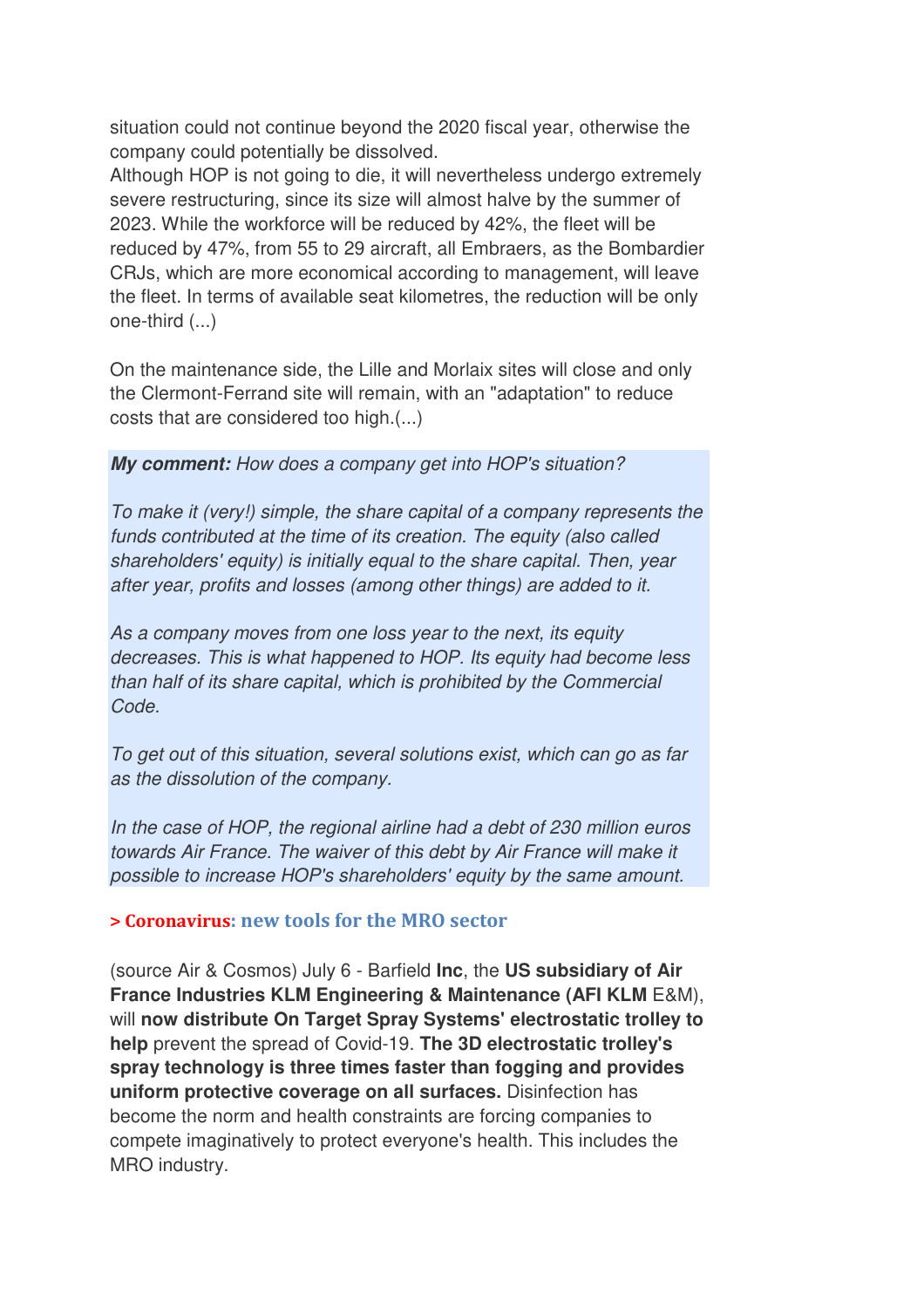The electrostatic trolley from On Target Spray Systems comes with a trolley with wheels and a winder around a patented technology designed to save customers time and reduce costs, says AFI KLM E&M who continues : "the trolley is built in the USA for heavy and difficult work and has robust air compressors designed to disinfect the interior and exterior of aircraft cabins".

"We are delighted to partner with On Target Spray Systems as part of our strategy to create solutions for our customers. The COVID-19 pandemic has changed our way of life and On Target Spray is here to provide peace of mind wherever we go," explains Hervé Page, President of Barfield. **For On Target, the coronavirus pandemic opens up opportunities that were barely imaginable just five months ago. Indeed, the American company specializes in electrostatic spraying technology for agriculture.**

### **> Delta Airlines very cautious on the recovery but wants to avoid layoffs**

(source AFP) 10 July - Faced with the persistence of the Covid-19 pandemic, **the head of the American airline Delta AirLines remained very cautious on Thursday about resuming flights** while hoping to avoid as many dry layoffs as possible. (...)

"The continuous progression of the virus in the south of the United States, coupled with the containment measures implemented in the largest metropolises in the north of the country, encourages us to be very cautious in adding new flights," he wrote. (...)

**United Airlines warned Wednesday that it** could lay off up to 36,000 employees in October and American Airlines said in early July it expects to have 20,000 more employees than necessary to **operate in the fall. (...)**

### **> Richard Branson unveils Virgin's rescue plan**

(source Forbes) July 7 - After months of uncertainty, billionaire Sir Richard Branson has finally found a solution to the threat hanging over his empire.  $(...)$ 

 Since March, Richard Branson has had to back down after comments from the British Parliament, which considered that the businessman should use his personal fortune to bail out his companies. Questions about his tax status and residence in the British Virgin Islands have also been in the media in recent months.

Recently, however, the mood within the Virgin group has changed. Indeed, **Branson is about to raise** more than a billion dollars to help secure his business empire after the Covid-19: **\$500 million from Delta**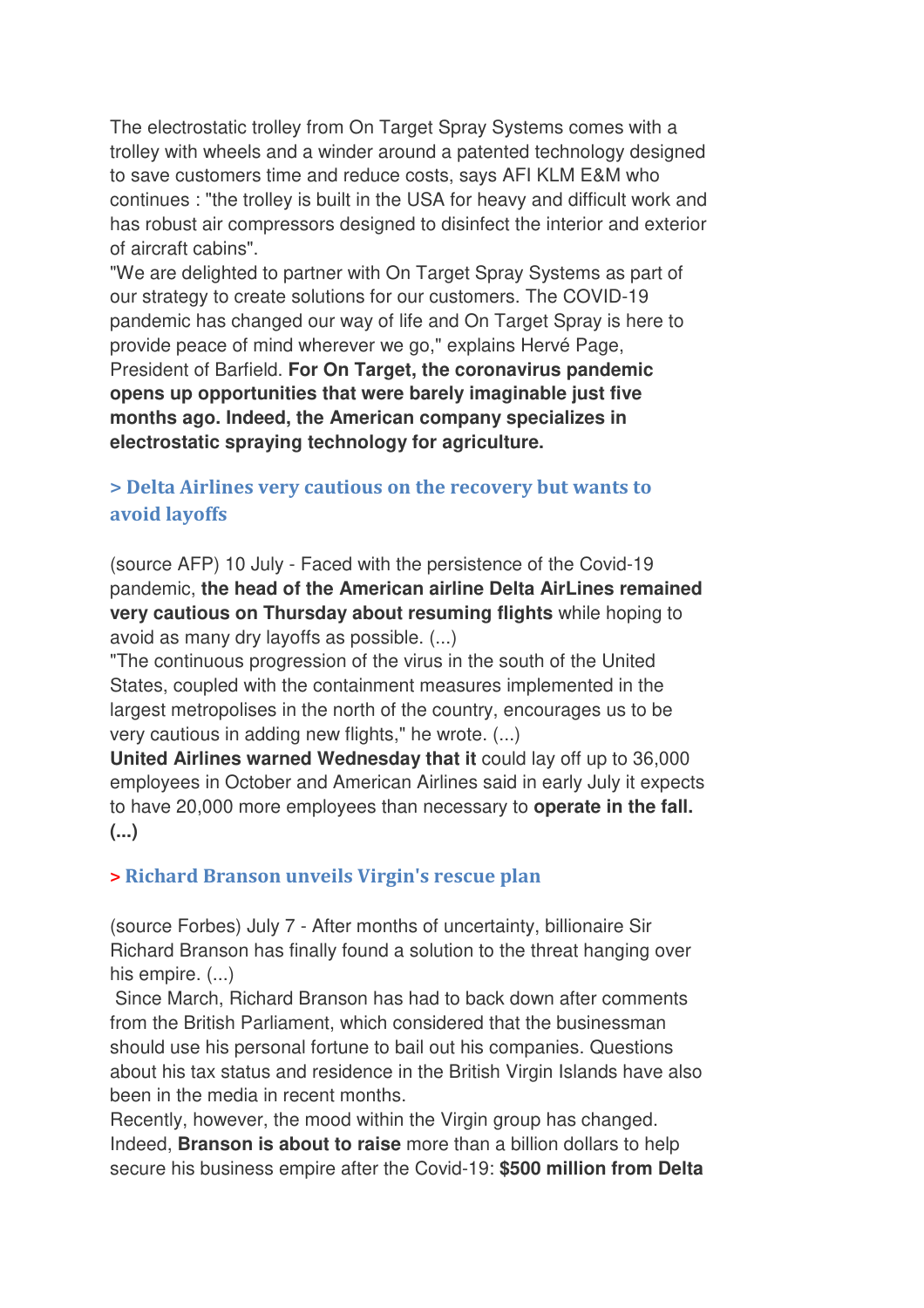(via deferrals and exemptions), **\$300 million in debt financing by the Elliott Management group** and **\$500 million from the sale of Virgin Galactic shares in** May and June. (...)

In addition, additional shareholder support of approximately \$500 million will be provided, largely by Delta Airlines, which owns 49% of Virgin Atlantic. The Virgin group, which owns 51%, will support Delta in its involvement with its subsidiary. (...)

 Finally, as regards the **critical situation of Virgin Atlantic's staff, the representatives worked with the two main unions to reach an agreement as soon as possible**. Although 3,000 employees lost their jobs, communication with employees was "direct and consensual" according to a source close to the negotiations.

In comparison, British MPs recently called Virgin Atlantic's main rival British Airways a "national disgrace". The company tried to lay off 12,000 employees and changed the contracts of another 30,000 in a "calculated attempt to profit from the pandemic," as The Guardian reported. (...)

**My comment:** *The British government had made it clear that, before giving its support to Virgin Atlantic, it required Richard Branson, the main shareholder, to inject funds into his airline.*

*Now that this has been done, Richard Branson (and Delta Airlines, 49% owner of Virgin Atlantic) will participate in the rescue of Virgin Atlantic.* 

**> Emirates to cut 9,000 jobs in the wake of the crisis**

(source Air Journal) July 11 - **Emirates president said the Middle East airline is expected to cut up to 9,000 jobs due to the** coronavirus pandemic.

This is the first time the world's largest long-haul carrier has revealed how many jobs will be lost. Before the crisis, Emirates had 60,000 employees.

Tim Clark, who said the airline had already cut its workforce by a tenth, added: "We'll probably have to give up a few more, probably up to 15 per cent. "» (...)

At least **700 of the airline's 4,500 pilots received layoff notices this week,** meaning that at least 1,200 have been notified of their termination since the start of the coronavirus crisis. **Thousands of flight attendants have also been informed that they are no longer**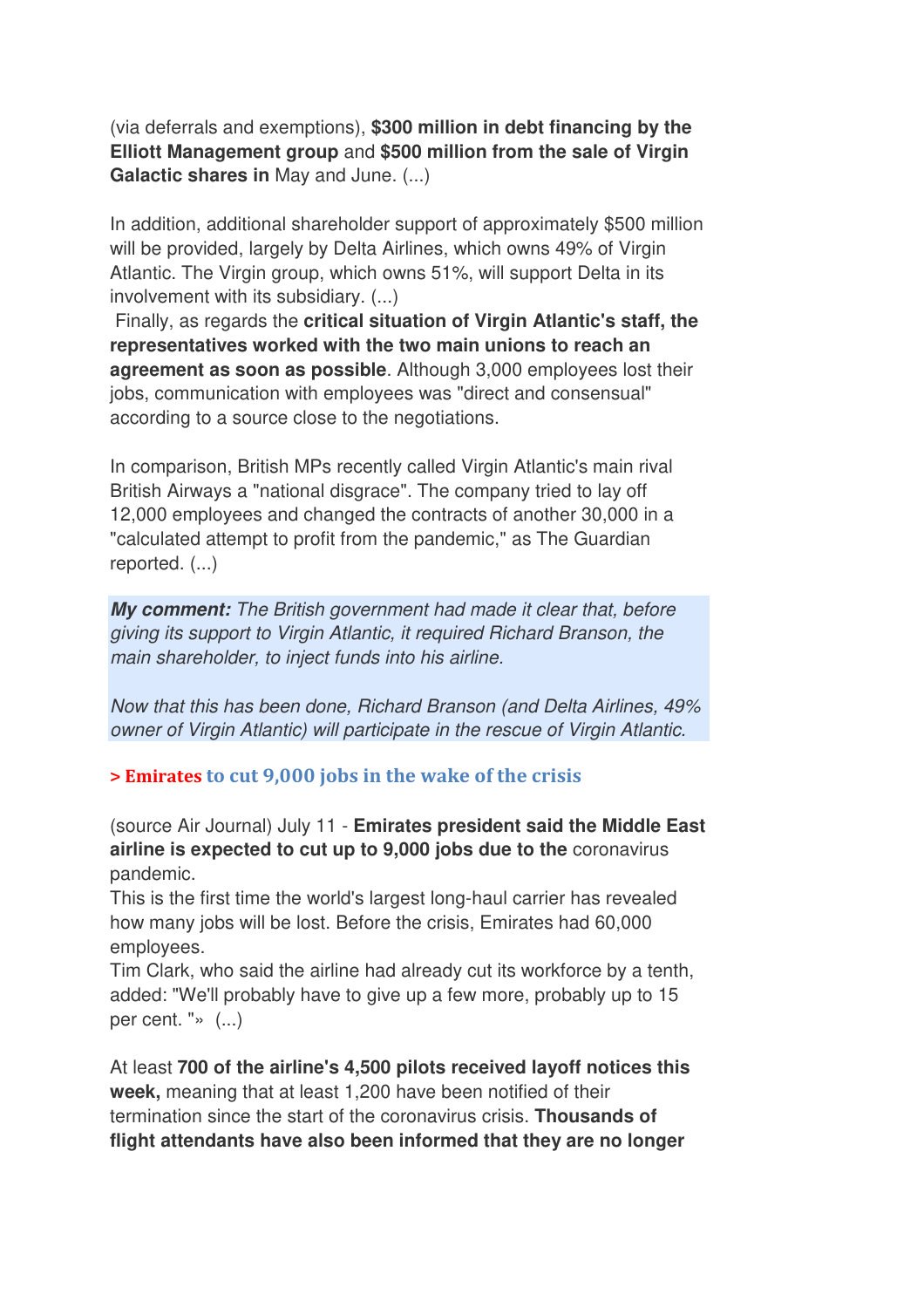#### **needed.**

#### **> Latam secures \$1.3 billion in new financing**

(source AFP) 9 July - The **Chilean-Brazilian company Latam, the largest in Latin America, announced on** Thursday that it **had obtained financing of** 1.3 billion dollars (**1.15 billion euros)** from an American investment fund to get out of the coronavirus crisis without recourse to public money.

**The \$1.3 billion comes from the Oaktree Capital Management fund and is in addition to the \$900 million already put on the table by Qatar Airways and the Cueto and Amaro families, shareholders of the** airline. At the end of May, Latam declared bankruptcy in the United States  $(...)$ .

"Latam will continue to fly. There will be no impact on cargo operations, reservations, vouchers or Latam Pass miles and points," the company said. Prior to the pandemic, the airline, which was created from the merger of Lan in Chile and Tam in Brazil, served 145 destinations in 26 countries. It had more than 42,000 employees and operated 1,400 daily flights, carrying more than 74 million passengers a year.

#### **> Level France company should soon disappear**

(source Capital) 10 July - The health crisis has claimed another victim. **The airline OpenSkies, which operates under the brand name Level France, announced on Wednesday 8 July that it was preparing to cease operations and implement a social plan** (...).

Level, the long-haul low-cost brand of IAG, the parent company of Iberia and British Airways, has been operating in France from Paris-Orly airport since 2018. Its three Airbus A330s serve destinations in the United States, Canada, Guadeloupe and Martinique. OpenSkies, created in 2006 under the name L'Avion, was acquired by British Airways in 2009 and has been flying under the Level brand since 2018. At the time, IAG intended to position itself on the long-haul low-cost market from Paris, where Norwegian Air Shuttle (Norwegian) had opened routes to the United States two years earlier (...). The Austrian branch of Level filed for bankruptcy in June.

**My comment:** *Last year, ten companies operated the Paris - New York service, whereas only six companies were positioned on the London - New York route.* 

*The discontinuation of Level France and the withdrawal of Norwegian as*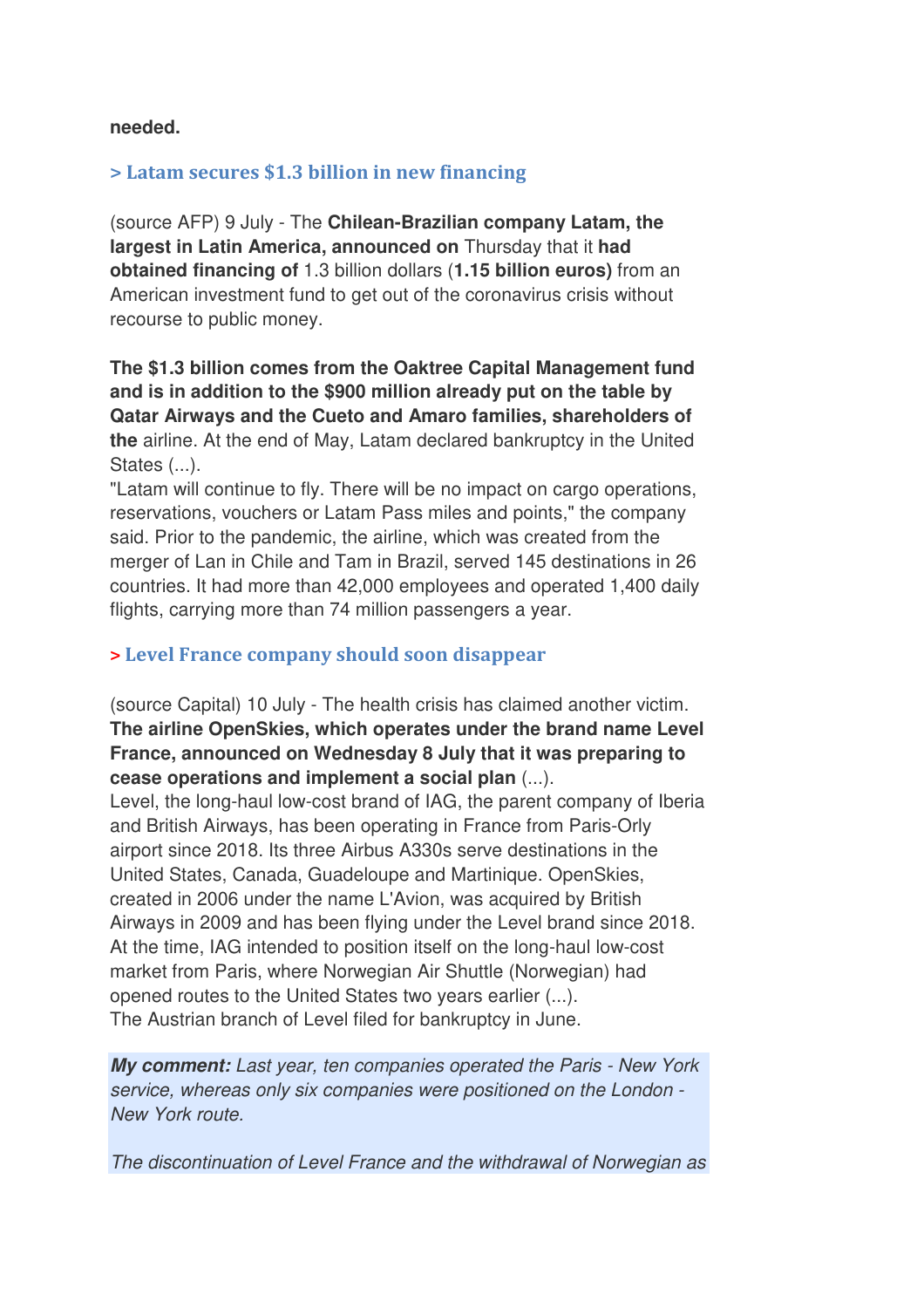*a result of the Covid-19 crisis mark a return to more reasonable competition.*

#### **> Ethiopian Airlines, an African exception**

(source Le Temps) July 13 - **It is an African exception, and perhaps even a world one**. Like all airlines, Ethiopian Airlines, a 100% stateowned group, has suffered the full impact of Covid-19. During the containment, the borders were closed. But while the vast majority of the players had their fleets grounded, **the Ethiopian company maintained 10% of its operations, transporting masks, medical equipment, food and other materials to the four corners of the world** (...). In April (...) the company decided to focus on the cargo market, as it was necessary to transport medical equipment, food and humanitarian workers. **However, with only 12 dedicated aircraft, it did not hesitate to unbolt the seats of 24 passenger aircraft to triple its capacity. This segment now accounts for the bulk of revenues.** In addition, several countries, including the United States and Japan, have chartered its aircraft to repatriate their nationals in Africa in recent months (...).

Founded in 1946, Ethiopian Airlines, a member of the Star Alliance (...), has over the years become the leading African airline (...). Eventually, Ethiopian Airlines intends to develop further as a hub between the rest of the world and Africa (...).

**My comment:** *Under Bill Clinton's "Agoa" agreement of 20 years ago, Ethiopia, like about 40 African countries, benefits from the absence of U.S. tariffs. A similar agreement has been negotiated with Europe.* 

*A garment "made in Ethiopia" is 27% cheaper than if it was imported from Vietnam or Bangladesh. Chinese and Indians have therefore made Ethiopia their Trojan horse: instead of exporting from home, they use Africa to flood the West with their goods, free of taxes.* 

*But nothing is actually produced in Ethiopia: hangers and labels are imported from India, fabrics from China and Hong Kong. The African country just puts it all together. It is the newest and weakest link in this globalization process. Financially, it is a real godsend: Ethiopian women are among the lowest paid in the world. They earn \$50 a month, five times less than Chinese women and half as much as Vietnamese women.* 

**> Health crisis: the uncertain future of the Roissy airport extension project**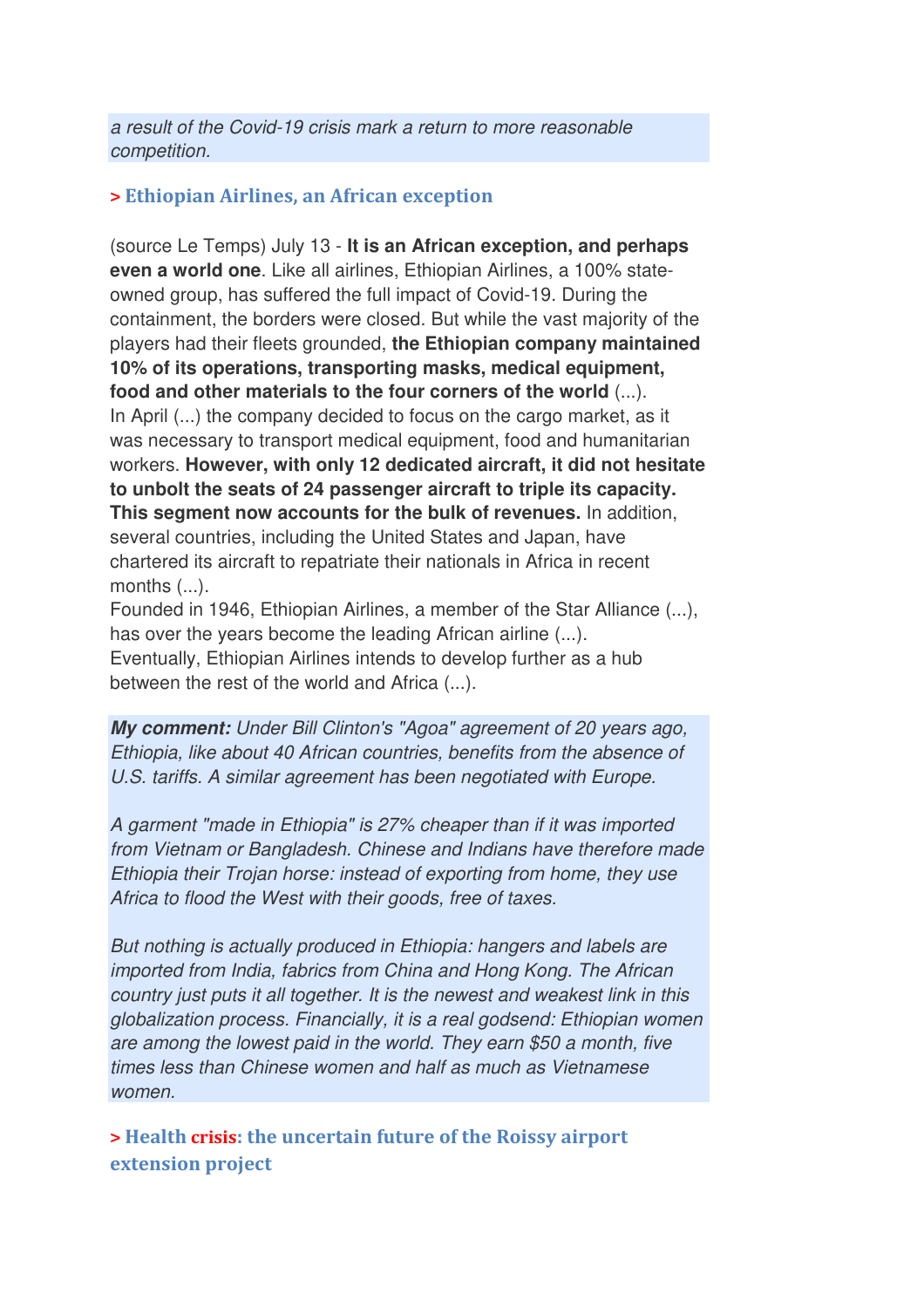(source AFP) 10 July - **Will Terminal 4 at Roissy-Charles de Gaulle**, a mega-project with a capacity of 40 million passengers, **be built?** The global health crisis is forcing Aéroports de Paris and the French state to review their plans, which have been severely criticized by the French environmental authority (...).

In an opinion delivered on Wednesday and consulted by AFP, the Environmental Authority (EA) noted that the "equation to be resolved" between the increase in flights and road traffic and compliance with France's international targets for reducing greenhouse gas emissions "is not described or set out in full" (...).

In reaction, the ADP Group said on Thursday that it "will draw the consequences of all the recommendations" and "has decided to adapt the project to take into account the priorities resulting from the crisis and adjust the timetable accordingly".

For the Paris airports management group, the objective of the future terminal is to absorb the traffic at Roissy, Europe's second largest airport behind Heathrow, estimated at 120 million passengers in 2037, according to the ACI Europe airports organisation.

But this figure, put forward by ADP in support of its project, is based on the continued growth of world air traffic before the Covid-19 pandemic. Since March, traffic has plunged by 90% and should return to its precrisis level at best by 2023, according to the International Air Transport Association (IATA).

Faced with the evidence, the State, the majority shareholder of ADP and supporter of the project, has changed its position.

"Today at Roissy, we have 15% of the flights (...). **Capacity extensions at Roissy today appear to be a bold gamble. The T4 project is probably going to be reviewed**, asked : cost/benefit", **declared** on RMC and BFMTV **Jean-Baptiste Djebbari, Minister Delegate for Transport,** on RMC and BFMTV.

The project "is obsolete and will not have the funding", slips an airport source which adds that the extension of Roissy "is not in line with what citizens want". (...) At the same time, the **ban "on the construction of new airports and the extension of existing airports" is among the proposals of the Citizens' Climate Convention that President Emmanuel Macron will submit to parliament or referendum in 2021**  $($ ...)

**My comment:** *Already before the health crisis, I was wondering about the relevance of building Terminal 4 at Roissy - CDG, with a capacity identical to that of Orly airport.* 

*The hypotheses that had led to its sizing seemed very optimistic to me.*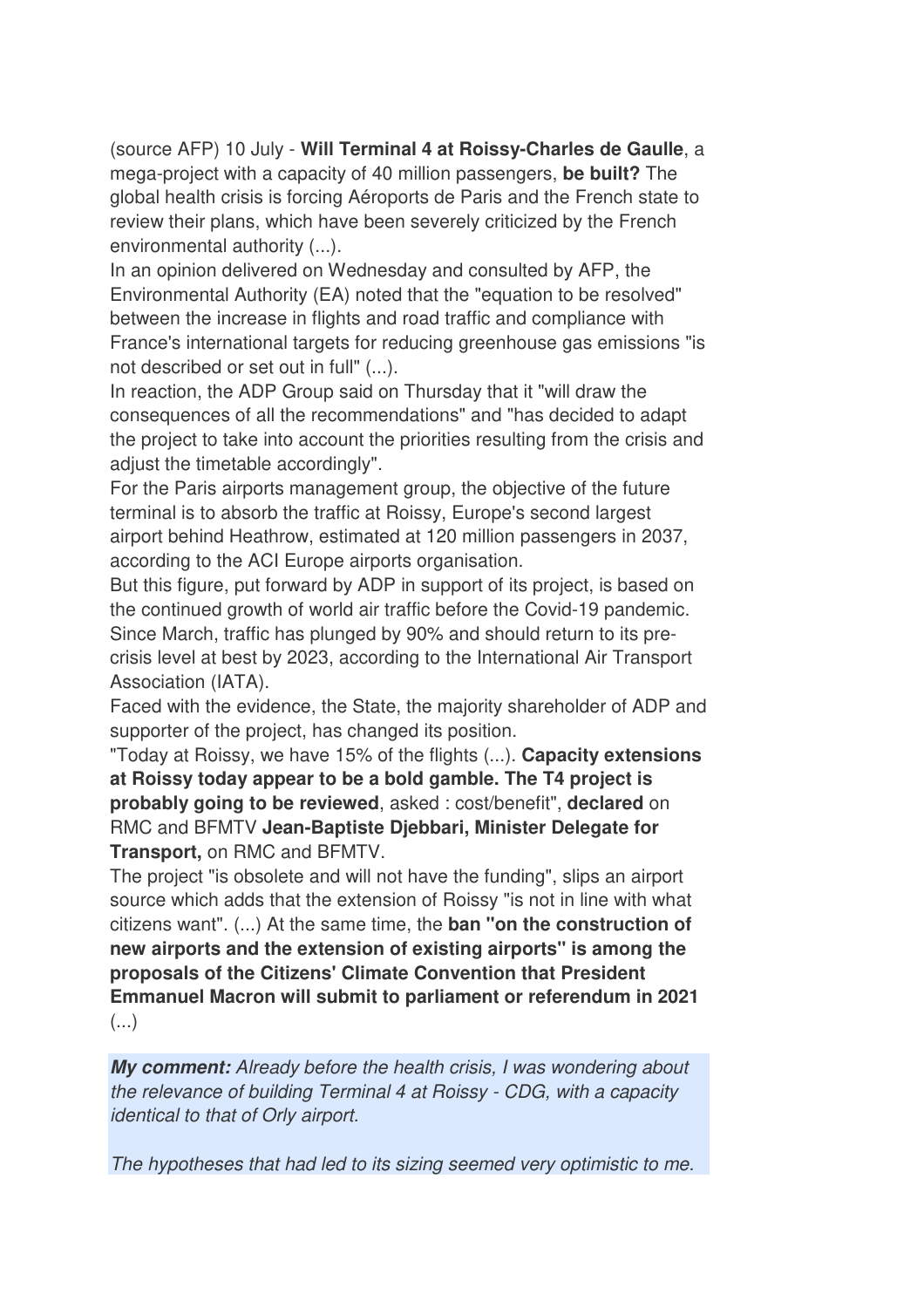*From my point of view, they underestimated the consequences of the fight against global warming.*

#### **> Confidence in air transport: the three alliances together**

(source Air Journal) July 9 - In a joint statement (...), **Oneworld, SkyTeam and Star Alliance,** the three major international alliances, which collectively account for more than 50 percent of world air traffic through their 58 airlines, have come **together to highlight the measures that the airlines are taking to ensure the well-being of customers during their travels.** "Dear Travellers, a video of the three alliances gives a glimpse of what customers can expect from their travel over the coming months as travel restrictions are eased and the world begins to reopen" (?).

#### **The measures that travellers will experience during their journey, from check-in to their chosen destination, include** :

 - Obligation or recommendation for passengers and airline staff to wear face masks at the airport and on board, in accordance with applicable public health guidelines;

. A safe airport environment with physical distance in all required areas;

 . Enhanced and intensified sanitation with emphasis on high contact areas on the ground and in the aircraft cabin;

 . Highly efficient, hospital-quality air filters on board modern aircraft. Known as HEPA (High-Efficiency Particulate Air), these filters remove 99.99% of airborne particles and contaminants.

(...) Oneworld (...) includes American Airlines, British Airways, Cathay Pacific, Finnair, Iberia, Japan Airlines, Malaysia Airlines, Qantas, Qatar Airways, Royal Air Maroc, Royal Jordanian, S7 Airlines and SriLankan Airlines (...)

 SkyTeam (...).) includes Aeroflot, Aerolíneas Argentinas, Aeromexico, Air Europa, Air France, Alitalia, China Airlines, China Eastern, Czech Airlines, Delta Airlines, Garuda Indonesia, Kenya Airways, KLM Royal Dutch Airlines, Korean Air, Middle East Airlines, Saudia, TAROM, Vietnam Airlines and Xiamen Air.

(...) Star Alliance (...)) comprises Aegean Airlines, Air Canada, Air China, Air India, Air New Zealand, ANA (All Nippon Airways), Asiana Airlines, Austrian, Avianca, Brussels Airlines, Copa Airlines, Croatia Airlines, Egyptair, Ethiopian Airlines, EVA Air, LOT Polish Airlines, Lufthansa, Scandinavian Airlines, Shenzhen Airlines, Singapore Airlines, South African Airways, SWISS, TAP Air Portugal, Thai Airways,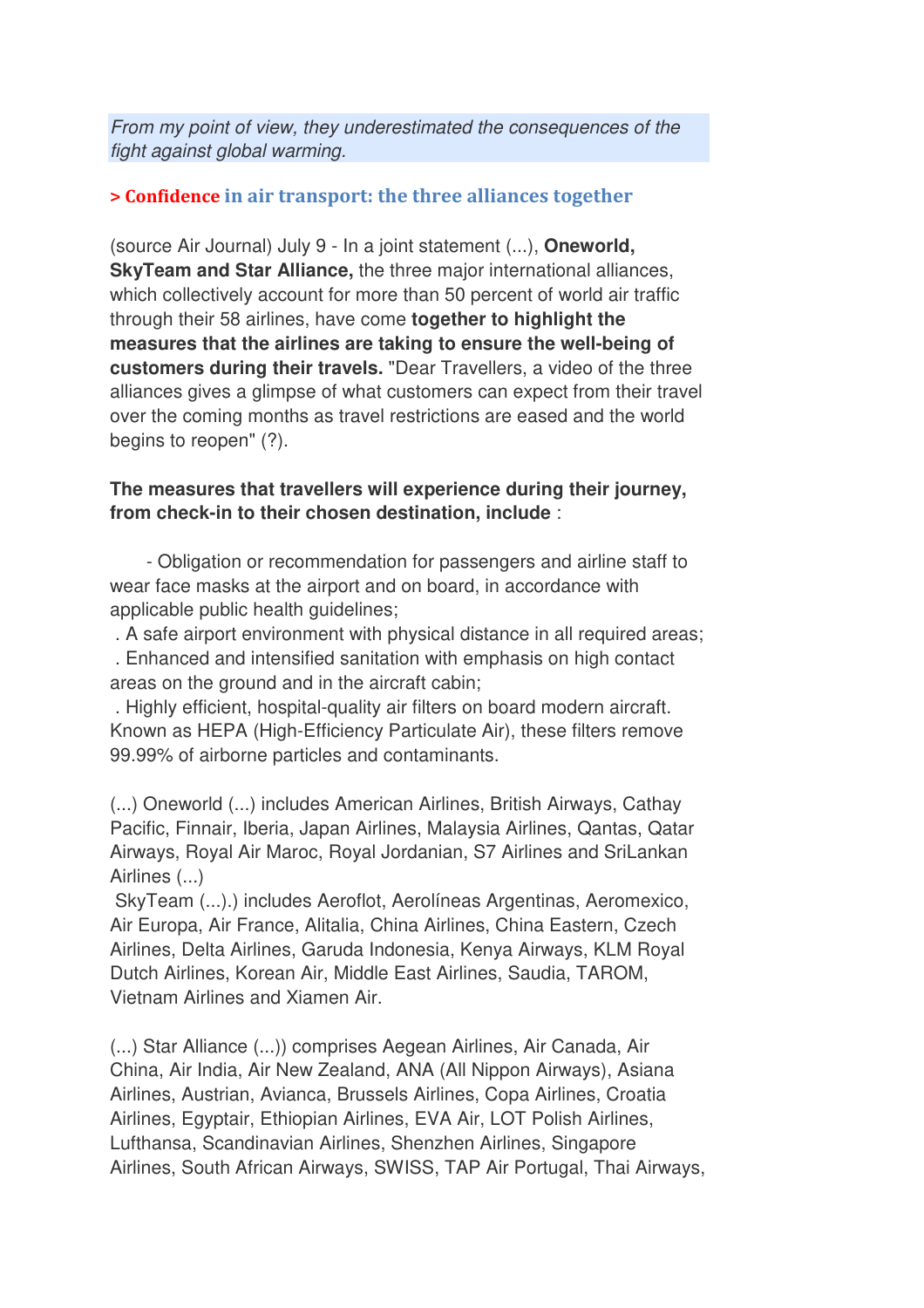Turkish Airlines and United Airlines (...).

**My comment:** *The three main airline alliances (the list of airlines appears at the end of the article), are trying to reassure their future customers who are still too few to book trips.*

## **End of press review**

**> My comment on the evolution of the Air France-KLM share price**

**The Air France-KLM share is at 4.10 euros at** the close of trading on Monday 13 July. **It is down -2.57%** over one week. Before the coronavirus epidemic, the Air France-KLM share was at 9.93 euros. Since the beginning of April, it has fluctuated between 4 and 5 euros.

**The average (the consensus) of analysts for the AF-KLM share is 4.43 euros**. Many analysts lowered their price forecasts at the beginning of the health crisis. You can find on my blog the details of the analysts' consensus.

**The barrel of Brent oil** (North Sea) **is stable at \$43.** At the beginning of the coronavirus outbreak, it was \$69.

#### **This indicative information in no way constitutes an invitation to sell or a solicitation to buy Air France-KLM shares.**

You can react to this press review or provide me with any information or thoughts that will help me better carry out my duties as a director of the Air France-KLM Group.

## **You can ask me, by return, any question relating to the Air France-KLM group or employee shareholding...**

I'll see you soon.

To find the latest press reviews of Monday, it's here

## **If you like this press review, pass it around.**

New readers will be able to receive it by giving me the email address of